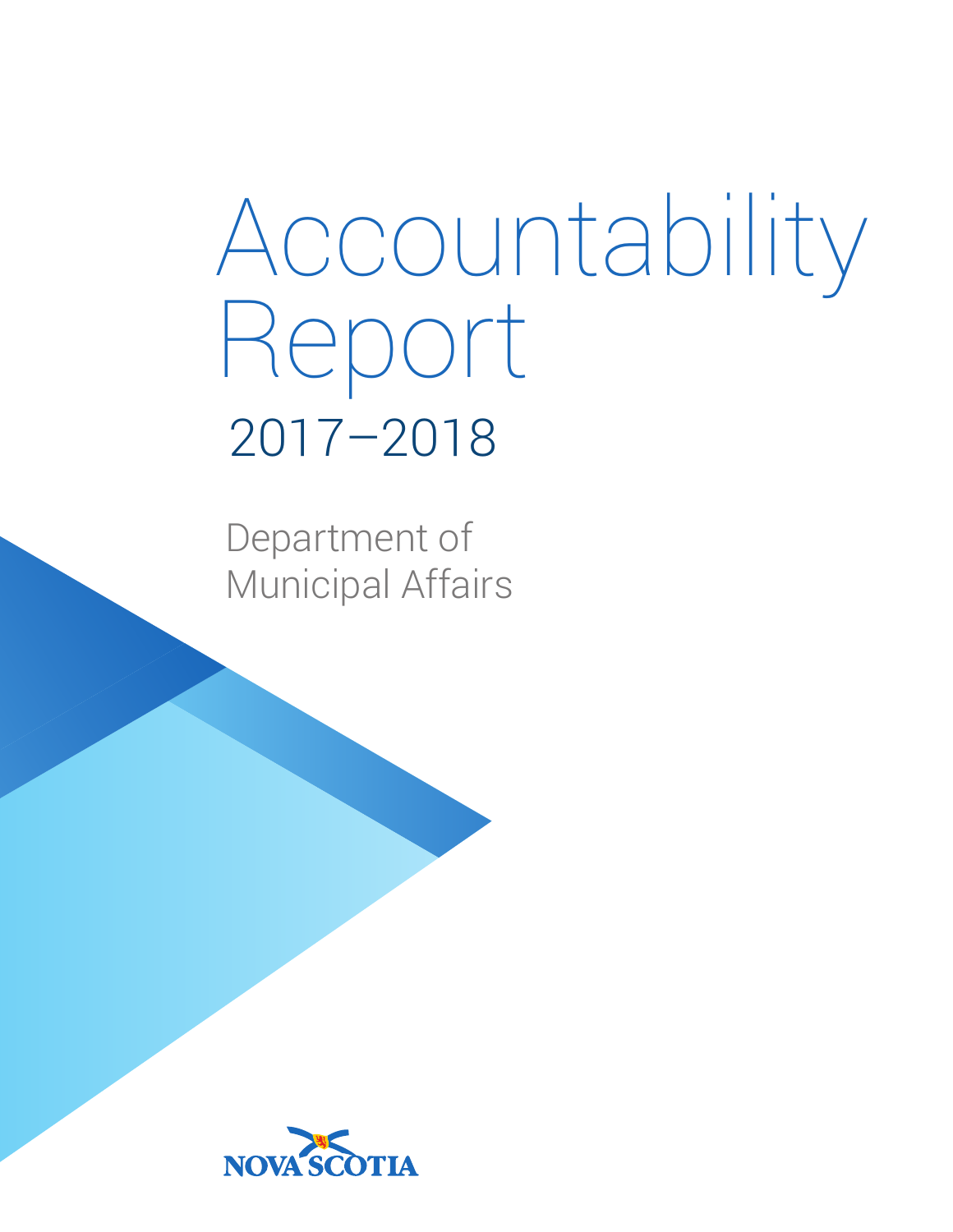© Crown copyright, Province of Nova Scotia, July 2018 Accountability Report 2017–2018 ISBN: 978-1-55457-867-2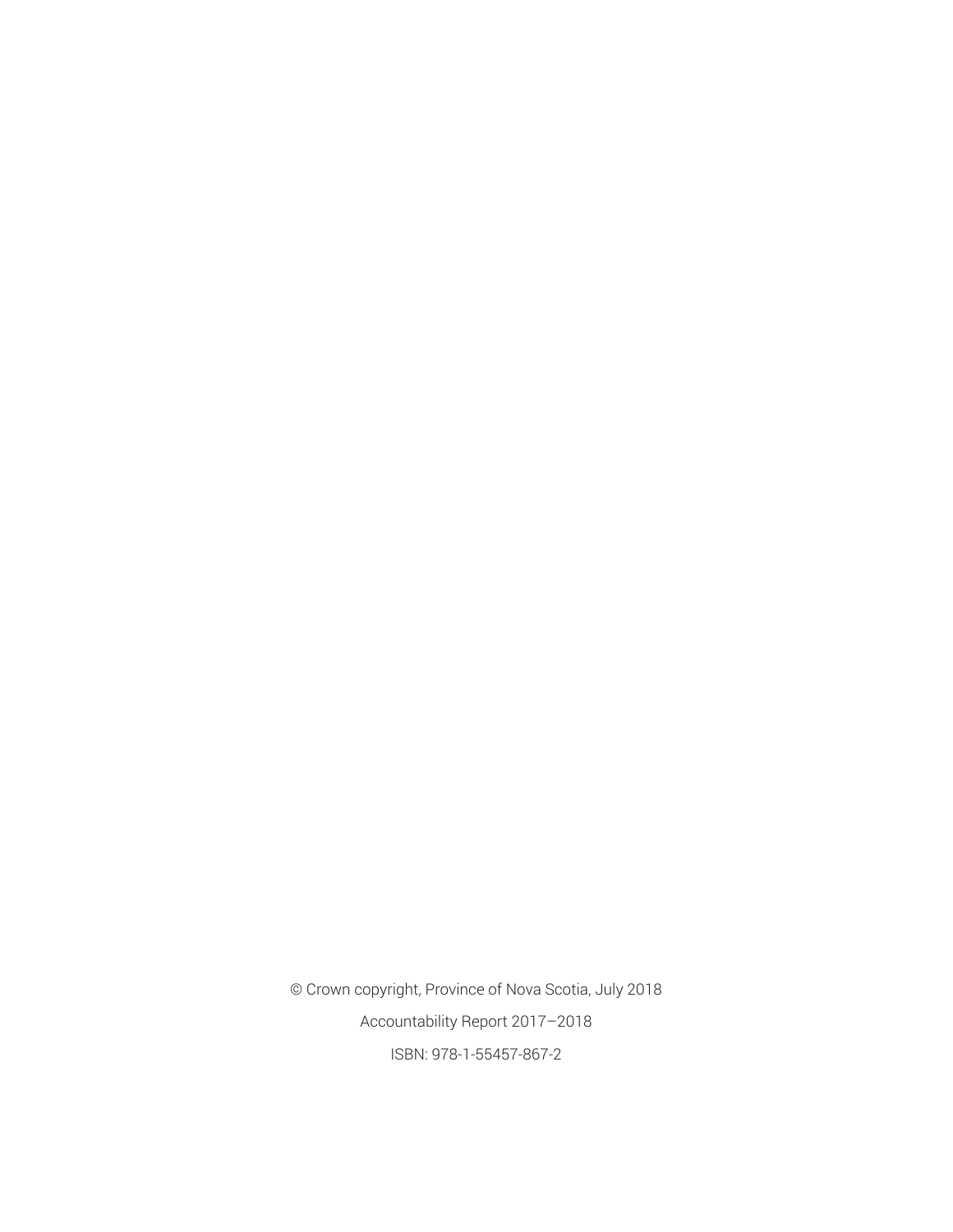# Table of Contents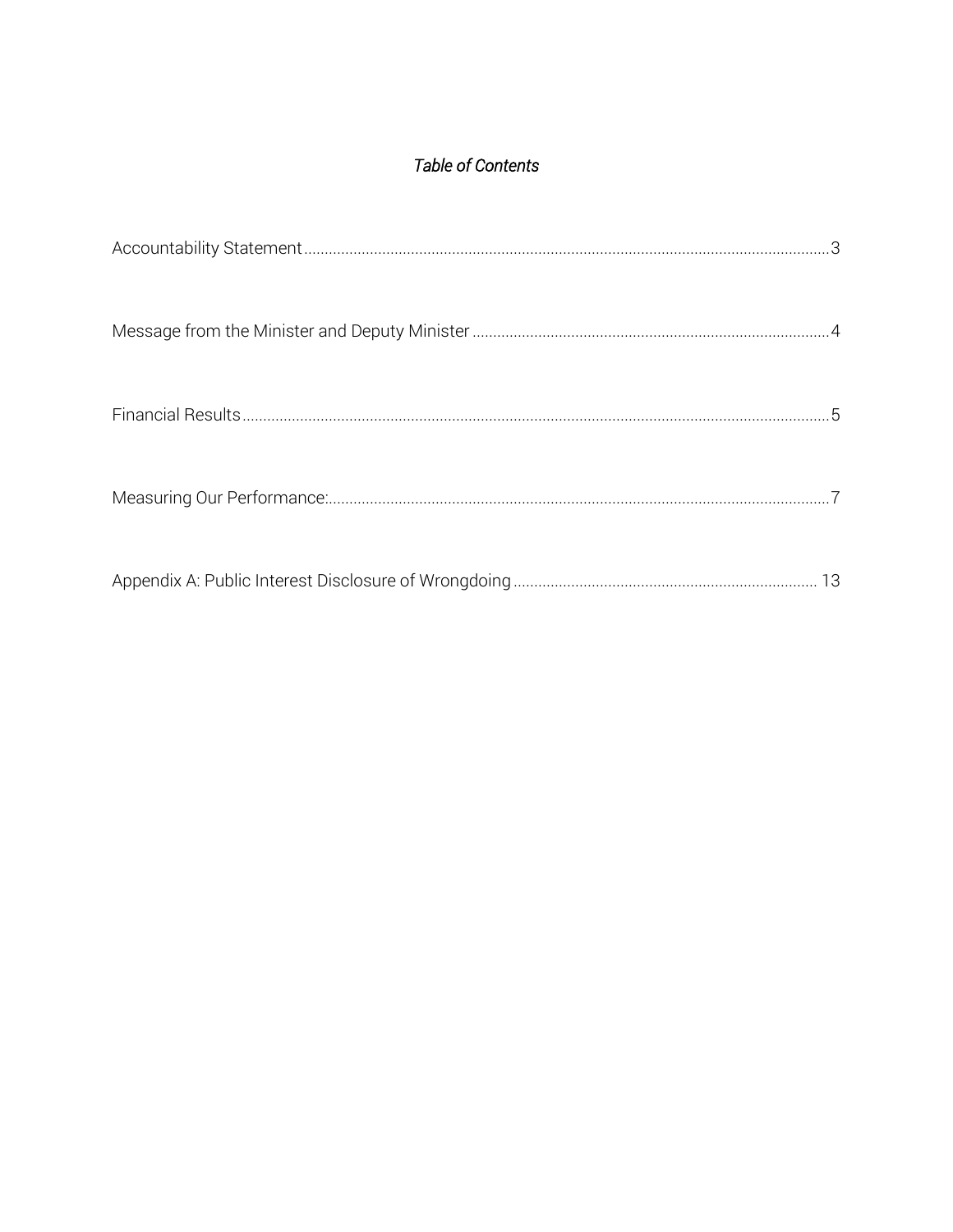#### Accountability Statement

The Accountability Report of the Department of Municipal Affairs for the year ended March 31, 2018 is prepared pursuant to the *Finance Act* and government policies and guidelines. These authorities require the reporting of outcomes against the department's Statement of Mandate for the fiscal year just ended. The reporting of the department's outcomes necessarily includes estimates, judgments and opinions by department management.

We acknowledge that this Accountability Report is the responsibility of the Department of Municipal Affairs management. The report is, to the extent possible, a complete and accurate representation of outcomes relative to the goals and priorities set out in the department's 2017 – 2018 Business Plan.

\_\_\_\_\_\_\_\_\_\_\_\_\_\_\_\_\_\_\_\_\_ \_\_\_\_\_\_\_\_\_\_\_\_\_\_\_\_\_\_\_\_\_\_\_

ORIGINAL SIGNED ORIGINAL SIGNED

Hon. Chuck Porter New York Chuck Porter New York Chuck Bean Minister **Deputy Minister** Deputy Minister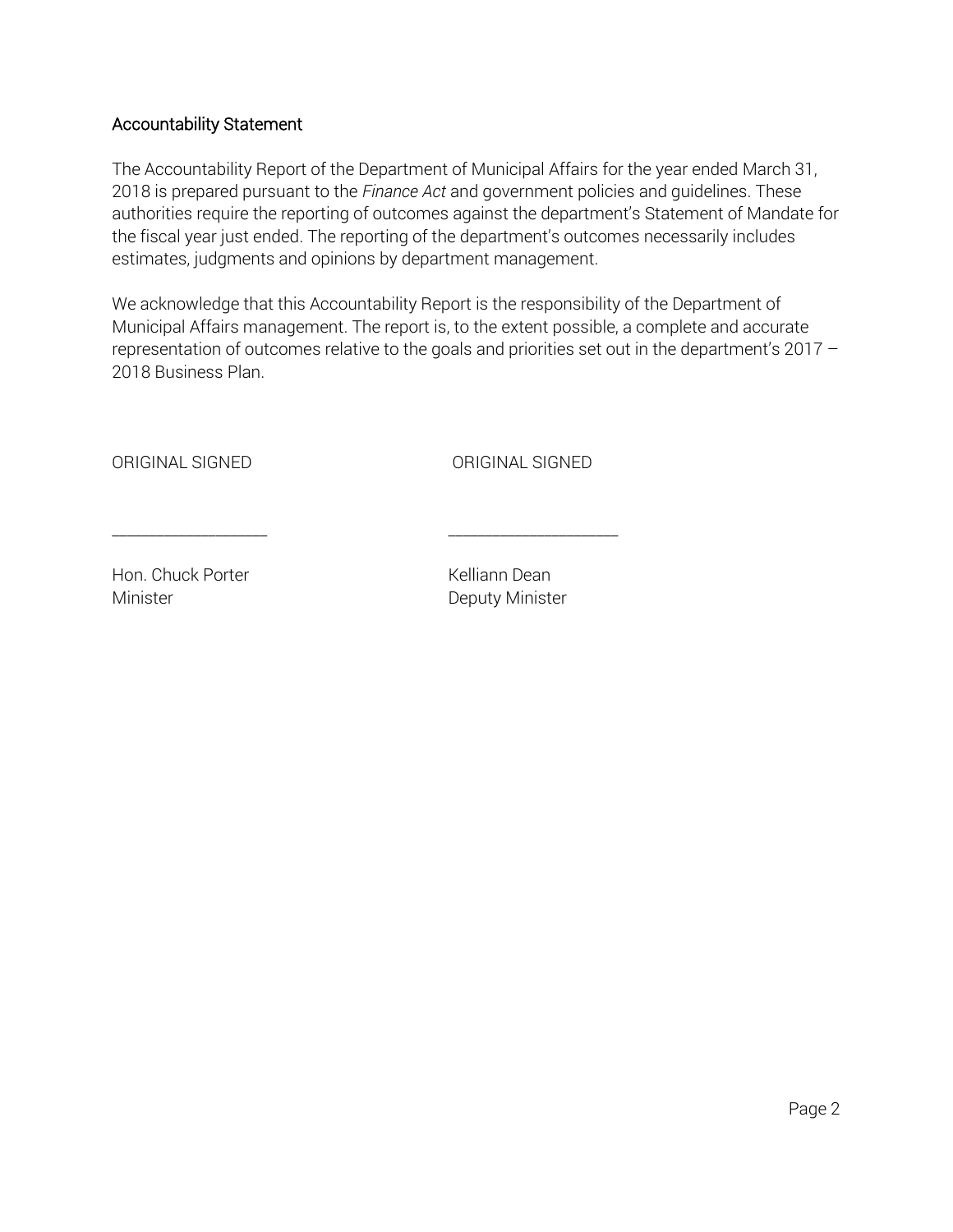## Message from the Minister and Deputy Minister

We are pleased to present the Accountability Report for the Department of Municipal Affairs (DMA) for April 1, 2017 to March 31, 2018. This report highlights last year's progress in meeting the priorities of the Government of Nova Scotia as well as the department's Business Plan.

Our department enables municipalities to build healthy, safe and vibrant communities, ensures fire and building safety, and works in collaboration with municipal, provincial and federal departments to strengthen provincial and municipal emergency preparedness through planning, training and exercise. This cooperative approach enhances the ability of Nova Scotians to augment community resilience during times of emergencies and helps municipalities become stronger.

The mandate of DMA is delivered through the following divisions/offices:

- 1. Policy, Planning and Advisory Services;
- 2. Grants, Programs and Operations, which includes the Office of the Fire Marshal; and
- 3. Emergency Management Office (EMO).

In 2017/18, highlights of DMA's achievements include:

- Completed a review of our Municipal Financial Condition Index with our municipal partners and re-designing the reports to contextualize our indicators, highlight the linkages, and show how municipalities influence these outcomes.
- Through our Joint Partnership Framework, we developed an annual reporting process on Nova Scotia Federation of Municipalities (NSFM) and DMA's shared responsibilities, to demonstrate the progress being achieved.
- Through the Provincial- Municipal Roundtable, we worked with the Departments of Transportation and Infrastructure Renewal (TIR), Seniors, Business, Environment, Finance and Treasury Board, and Justice to provide municipal leaders with a forum to discuss issues of shared importance across government.
- Continued the development of an asset management inventory for municipal infrastructure. The project, funded through the Tangible Capital Asset (TCA) process, has moved through the pilot stage with 5 municipalities partnering to survey their linear assets.
- Continued to work with the Regional Enterprise Networks (REN), REN Boards, and Liaison & Oversight Committees to determine how to enhance the REN program. DMA also continues to work with CBRM, Colchester, Cumberland and Pictou municipalities to support organizational formation and development.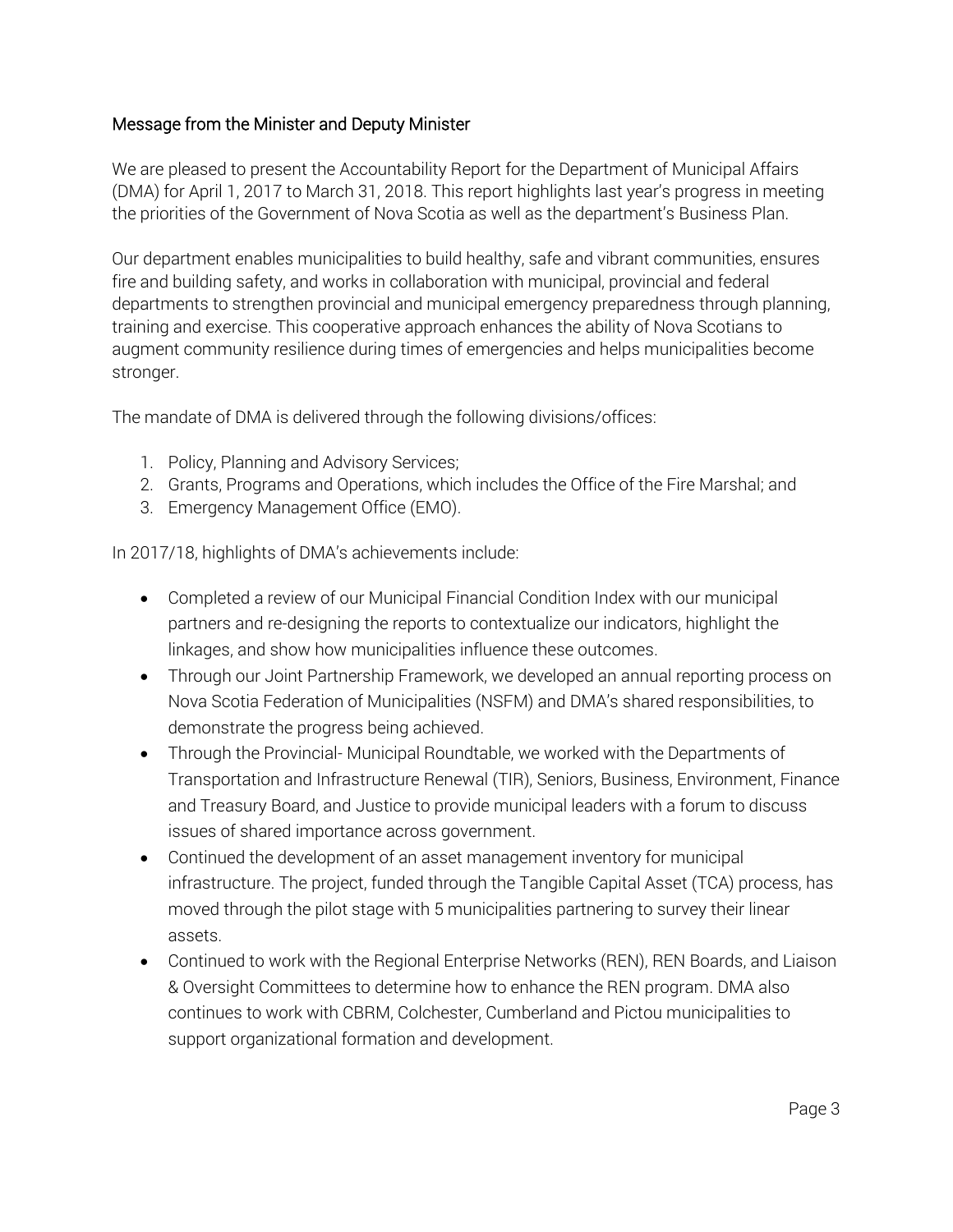- Revised legislation based on the recommendations of the Joint Municipal Accountability and Transparency (JMAT) committee, to require consistent, transparent, and accountable expense reporting for municipalities and villages.
- Collaborated with the UNSM, to develop *Municipal Consultation Guidelines*. These Guidelines outline the principles of a systematic approach to working with municipalities during the early development of provincial regulation and legislation that may impact municipalities. These guidelines were shared throughout government.
- Introduced five bills during the spring legislative session. Amendments and Bills passed include:
	- o Extending the ability for Density Bonusing throughout the Halifax Regional Municipality;
	- o Piloting a District Energy System in HRM to understand the benefits of the practice for possible extension elsewhere;
	- o Providing parental accommodations for elected municipal officials across the province;
	- o Amending the MGA to authorize CBRM to make below-market value sales of eligible property and make alternative tax arrangements as defined by Ministerial regulations; and
	- o Updating the governance structure of the PVSC Board.
- Continued to explore ways to encourage regional governance and collaboration between municipal units.
- Continued to implement the National Disaster Mitigation Program with the Government of Canada (GoC). The federal program earmarked \$200 million over five years to help communities reduce or mitigate the effect of floods in the future. Ten (10) projects, totaling \$7.5 million, have received approval under this program with additional projects possible.
- Continued to address the recommendations in the Fire Services Review.
- Conducted a test alert of the National Public Alerting System with compatible cell phone users. A loud alert was audible on some cell phones during the mid-afternoon test. Gaps in the test are currently being addressed. This is another tool that will allow EMO to communicate directly to Nova Scotians when there is immediate danger.
- Completed the 911 technology platform five-year refresh project. As a next step, EMO is collaborating with Bell Canada and our 911 technology provider (West Safety Services) in order to test Next Generation (NG) 911 technology solutions in our lab environment. This work will benefit Nova Scotia in future technology upgrades planned over the next 3-5 years. Technology configurations developed via this process may also be deployed in other areas of Canada and the US.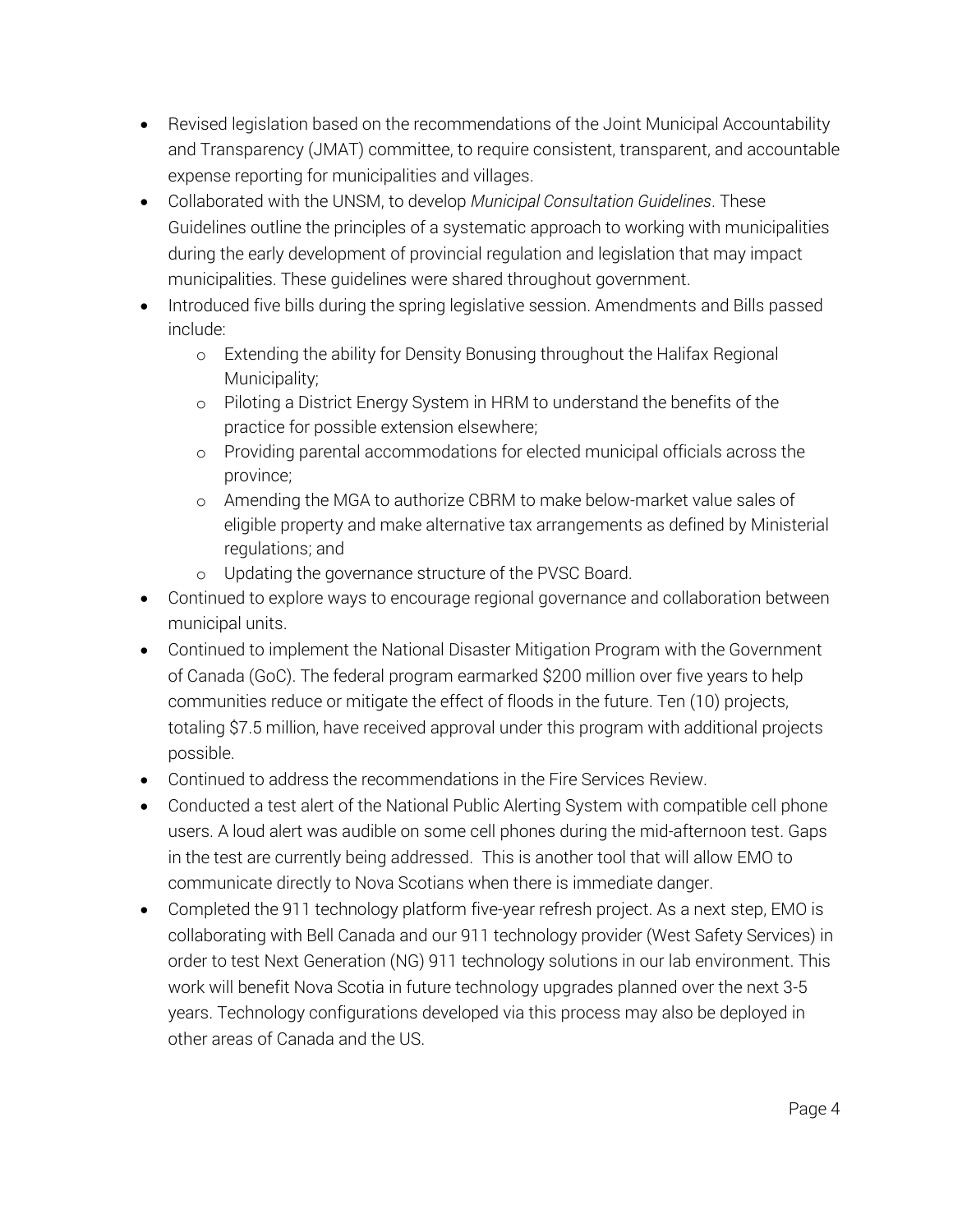• Continuing to monitor and track municipal emergency management planning via a regular assessment process that reports findings back to municipal partners.

Our dedicated staff work diligently to serve municipalities and Nova Scotians. They are committed to ensuring DMA continues to be proactive and responsive to the needs of Nova Scotians. Our department looks forward to another successful year working on behalf of Nova Scotians.

\_\_\_\_\_\_\_\_\_\_\_\_\_\_\_\_\_\_\_\_\_\_\_ \_\_\_\_\_\_\_\_\_\_\_\_\_\_\_\_\_\_\_\_\_\_\_

ORIGINAL SIGNED ORIGINAL SIGNED

Hon. Chuck Porter News, 2008, 2008, 2019 Minister **Deputy Minister**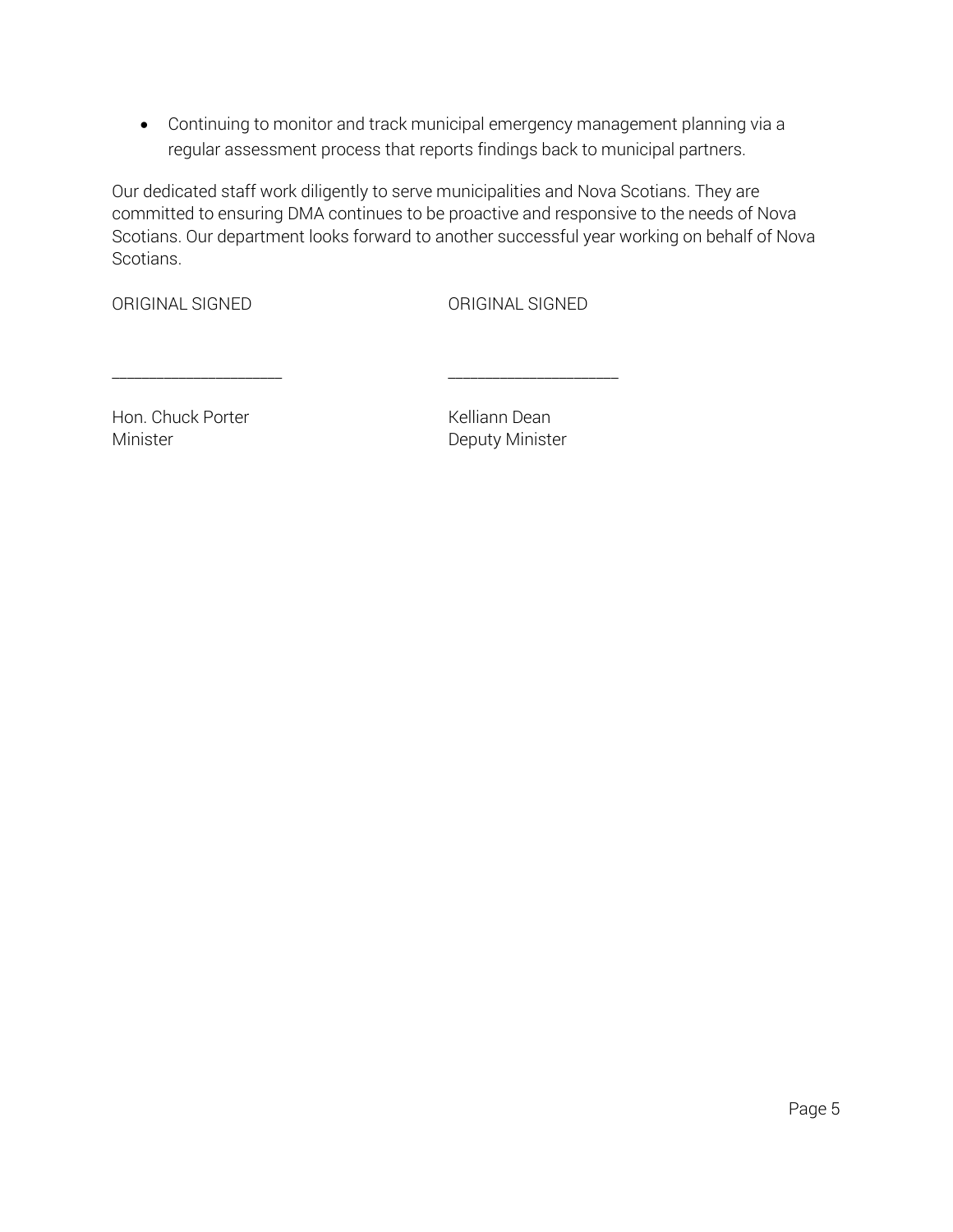#### Financial results

| Department of Municipal Affairs                                    |               |               |               |  |
|--------------------------------------------------------------------|---------------|---------------|---------------|--|
|                                                                    | 2017-18       | 2017-18       | 2017-18       |  |
|                                                                    | Estimate      | Actual        | Variance      |  |
| Program & Service Area                                             | (\$thousands) | (\$thousands) | (\$thousands) |  |
| Senior Management                                                  | 697           | 567           | (130)         |  |
| Grants, Programs and Operations                                    | 236,731       | 187,998       | (48,733)      |  |
| Corporate Policy, Municipal Planning &<br><b>Advisory Services</b> | 88,432        | 86,822        | (1,610)       |  |
| <b>Emergency Management Office</b>                                 | 6,563         | 9,050         | 2,487         |  |
| <b>Total: Departmental Expenses</b>                                | 332,423       | 284,437       | (47,986)      |  |
|                                                                    |               |               |               |  |
| Ordinary Revenue                                                   | 5             | 5             | $\Omega$      |  |
| Ordinary Recoveries                                                | 215,457       | 193,108       | (22,349)      |  |
| Total: Revenue. Fees. And Recoveries                               | 215,462       | 193,113       | (22, 349)     |  |
|                                                                    |               |               |               |  |
| <b>TCA Purchase Requirements</b>                                   | 1,389         | 942           | (447)         |  |
| <b>Provincial Funded Staff (FTEs)</b>                              | 74.2          | 67.3          | (6.9)         |  |

#### Departmental Expense Variance Explanation:

Department of Municipal Affairs expenditures were \$48.0 million or 14.4 percent under budget primarily due the following areas: Canada-Nova Scotia Bilateral Agreement project delays in Clean Water and Wastewater Fund of \$34.9 million and Public Transit Infrastructure Fund of \$6.9 million; New Build Canada Fund project delays in Small Communities Fund of \$4.8 million and National and Regional Projects of \$2.7 million; and \$1.5 million net grant, operating expenses and temporary staff vacancy savings offset by \$2.8 million for Disaster Flood Relief.

#### Revenue, Fees and Recoveries Variance Explanation:

The Department of Municipal Affairs recoveries were \$22.4 million or 10.4 percent under budget primarily as a result of \$23.1 million under the Canada-Nova Scotia Bilateral Agreement for Clean Water and Wastewater Fund and \$6.9 million for the Public Transit Infrastructure Fund due to project delays; \$2.3 million New Build Canada Fund due to project delays. These decreases were offset by \$9.9 million for Disaster Flood Relief.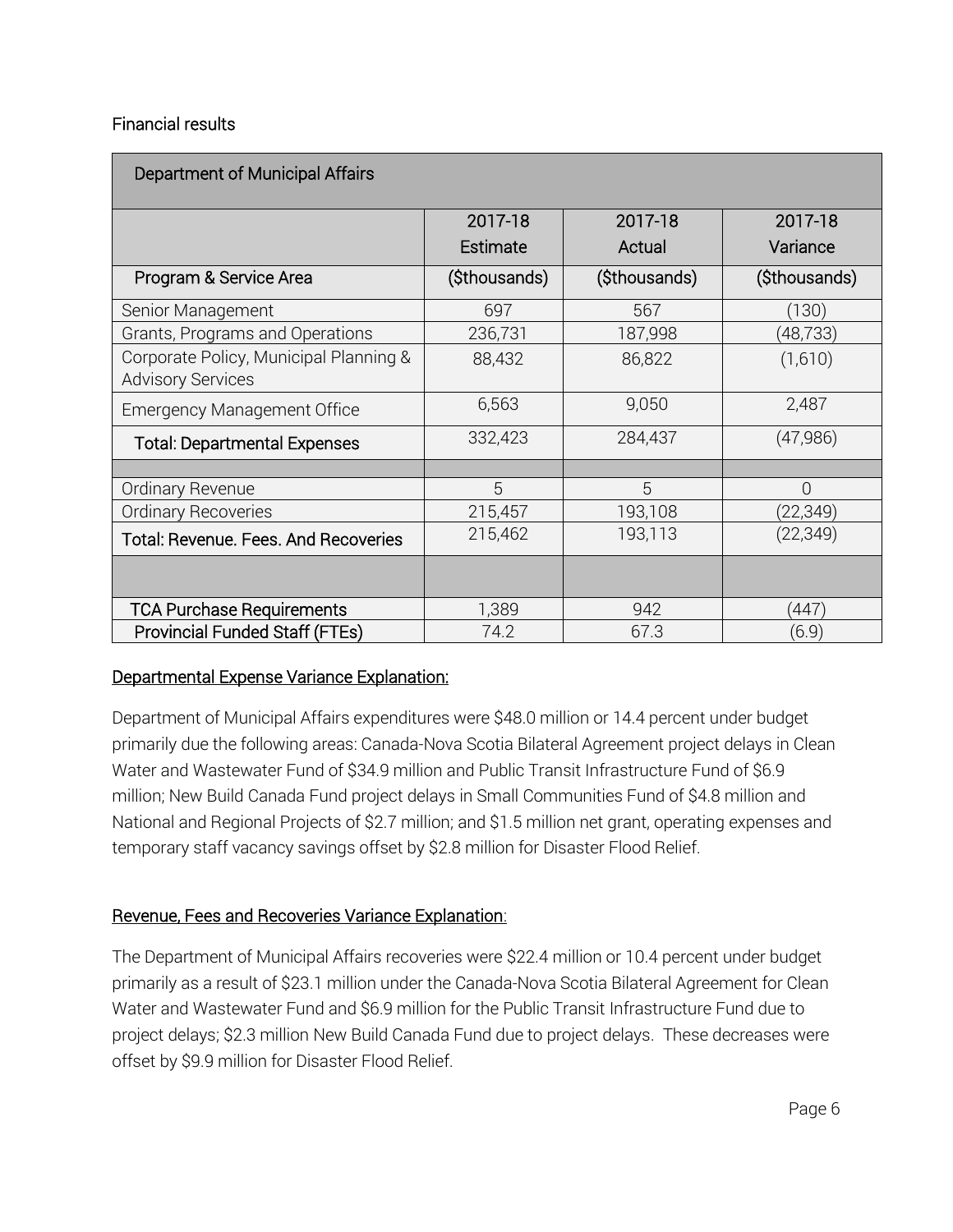# TCA Purchase Requirements Variance Explanation:

The Department of Municipal Affairs TCA purchase requirements were \$447 thousand or (32.2%) lower that estimate due to extension into 18-19 fiscal of both DMA asset tracking project and the Fire Marshal IT system.

# Provincial Funded Staff (FTEs) Variance Explanation:

Delays in filling vacancies account for lower than expected (6.9) FTE's.

# Measuring our Performance

Statement of Mandate:

The Department of Municipal Affairs (DMA) enables municipalities to build healthy, safe and vibrant communities, ensures fire and building safety, and works in collaboration with municipal, provincial and federal departments to strengthen provincial and municipal emergency preparedness through planning, training and exercise. This cooperative approach enhances the ability of Nova Scotians to augment community resilience during times of emergencies and helps municipalities become stronger and economically viable.

This mandate of the department is delivered through the following divisions/offices:

- 1. the Policy, Planning and Advisory Services Division;
- 2. the Grants, Programs and Operations Division, which includes the Office of the Fire Marshal; and
- 3. the Emergency Management Office (EMO).

#### Overview:

The Honourable Derek Mombourquette was the Minister of Municipal Affairs, assigned in June 2017, for the duration of the period this Report pertains to. The Honourable Chuck Porter has since been appointed to the Department as of July 5, 2018. Kelliann Dean has been the Deputy Minister of Municipal Affairs since April 2016 to present.

In the Department's 2017-2018 Business Plan, four priorities and initiatives were identified. They were as follows:

1. Establish priorities, including removing disincentives for municipal restructuring and strengthening the provincial-municipal relationship.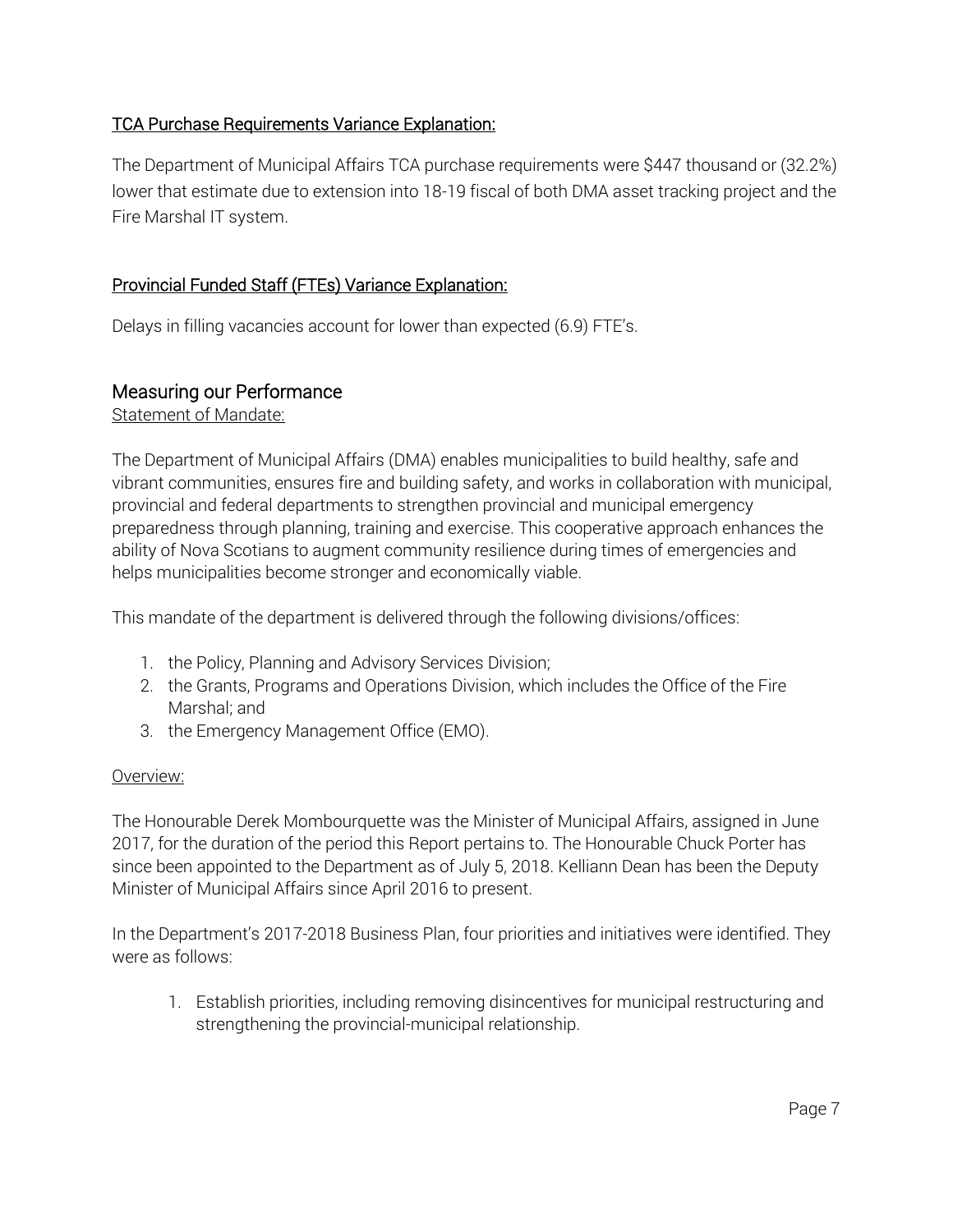- 2. Develop for consideration a new model for the Regional Enterprise Network (REN) Program that supports ONE Nova Scotia economic growth, youth workforce attachment, and rural entrepreneurship
- 3. Develop a provincial approach to align land use planning with economic growth.
- 4. Maximize access to federal funding for municipalities and infrastructure improvements.

Goals, activities, and achievements on the above noted initiatives are as follows:

# Outcome #1:

• Establish priorities, including removing disincentives for municipal restructuring and strengthening the provincial-municipal relationship.

# Goals and Activities #1:

- Provide support for municipalities that are committed to a process of re-structuring
- Review municipal governance models to identify options for structural change that strengthen municipal viability
- Support municipal units to address areas of fiscal risk
- Develop options to address issues that are disincentives to restructuring

# Accomplishments #1:

- Throughout the past year, DMA, NSFM, and AMANS have been collaborating on a strategic plan that aims to modernize local government and create the conditions for regional governance.
- DMA and the UNSM have created a Consultation Guideline so that municipalities can be better engaged in the regulatory and legislative process.
- DMA, in collaboration with our municipal partners, reviewed the Financial Condition Index and made revisions to ease reporting burden and better understand indicator trends and issues.

#### Outcome #2:

• Develop for consideration a new model for the Regional Enterprise Network Program that supports ONE Nova Scotia economic growth, youth workforce attachment, and rural entrepreneurship

#### Goals and Activities #2:

- Develop new tools to support RENs improve operational effectiveness, for example, data portal, start-up guide, communications document
- Review the framework to support the REN structure and governance
- Complete multi-jurisdictional study of youth labour force attachment and rural entrepreneurship strategies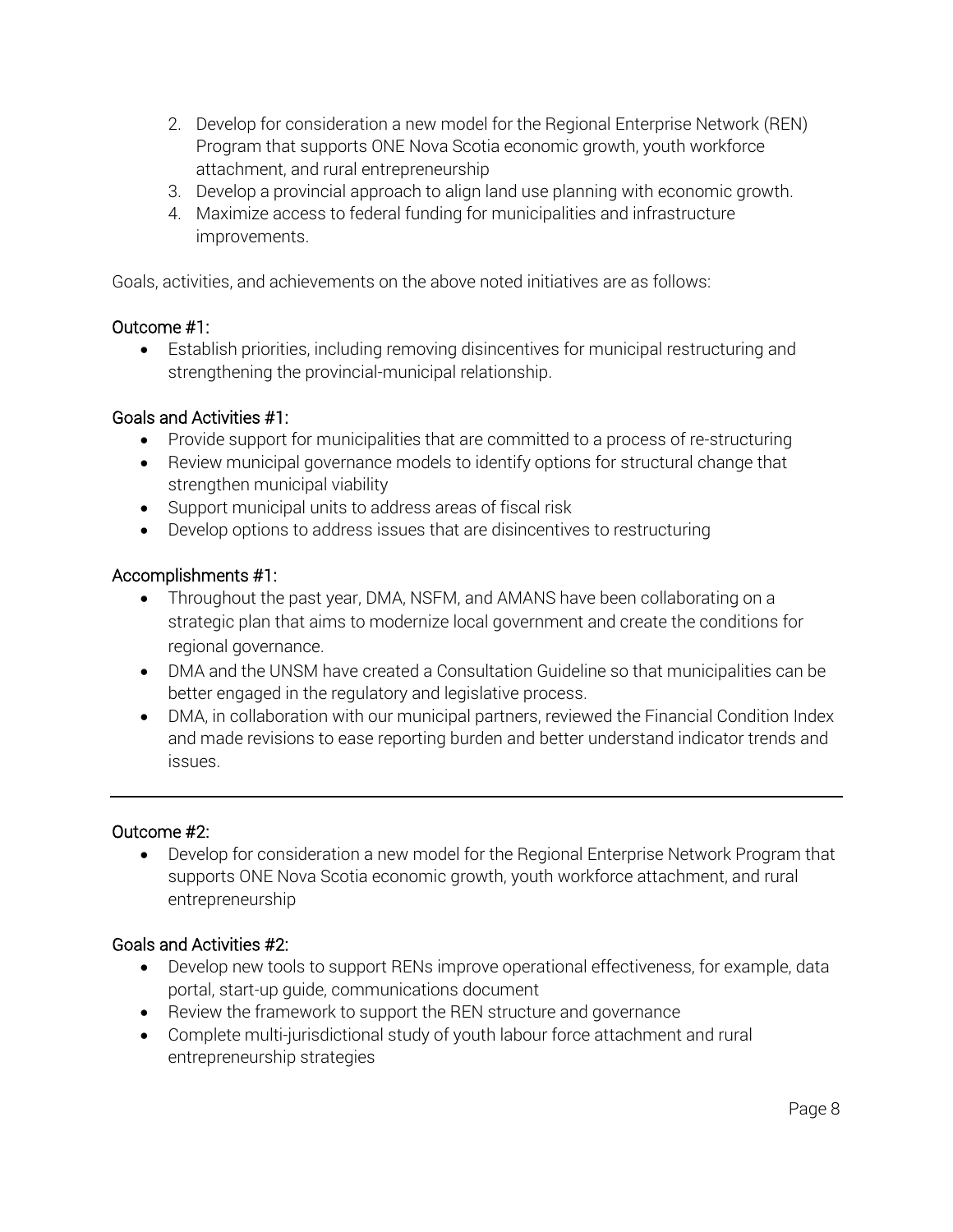• Finalize review of RENs, which includes considerations associated with shared economic development objectives, youth workforce attachment and rural entrepreneurship to further the Province's innovation agenda.

# Accomplishments #2:

- DMA developed new tools to improve the operational effectiveness of RENs such as: the completion of a data portal that can provide RENs with access to geographic information on regional assets; updated and provided templates to municipalities seeking to start-up new RENs; held several training workshops on issues such as monitoring and evaluation, and business retention and expansion; and funded a REN website to communicate how RENs are leading a collaborative approach to economic development and supporting business growth.
- DMA completed background work including a jurisdictional scan and regional gap analysis to identify ways to enhance alignment of REN core activities with the economic goals for the OneNS report, including a focus on youth workforce attachment and rural entrepreneurship to further the Province's innovation agenda.
- DMA is continuing to determine the best way to support RENs and leverage their networks. We are continuing to meet with REN Boards and Liaison & Oversight Committees to determine what is working, what improvements could be made and how better to measure outcomes. DMA also continues to work with CBRM, Colchester, Cumberland and Pictou municipalities to support organizational formation and development.

# Outcome #3:

• Develop a provincial approach to align land use planning with economic growth.

# Goals and Activities #3:

- Bring more datasets in the Nova Scotia Geospatial infrastructure to support and promote land use planning and economic development; build data management tools and viewers to deliver the data to RENs and Municipal Units
- Consider tools to strengthen regional planning, including reviewing the Statements of Provincial Interest (SPI) for relevance and effectiveness, making recommendations for improvements and considering potential new SPIs
- Support regional planning and the development of minimum planning standards.

#### Accomplishments #3:

• DMA has expressed interest in consulting with municipalities on: support for mandatory planning for all land within a municipality; minimum content standards for planning documents; and mandatory consultations between adjacent municipalities.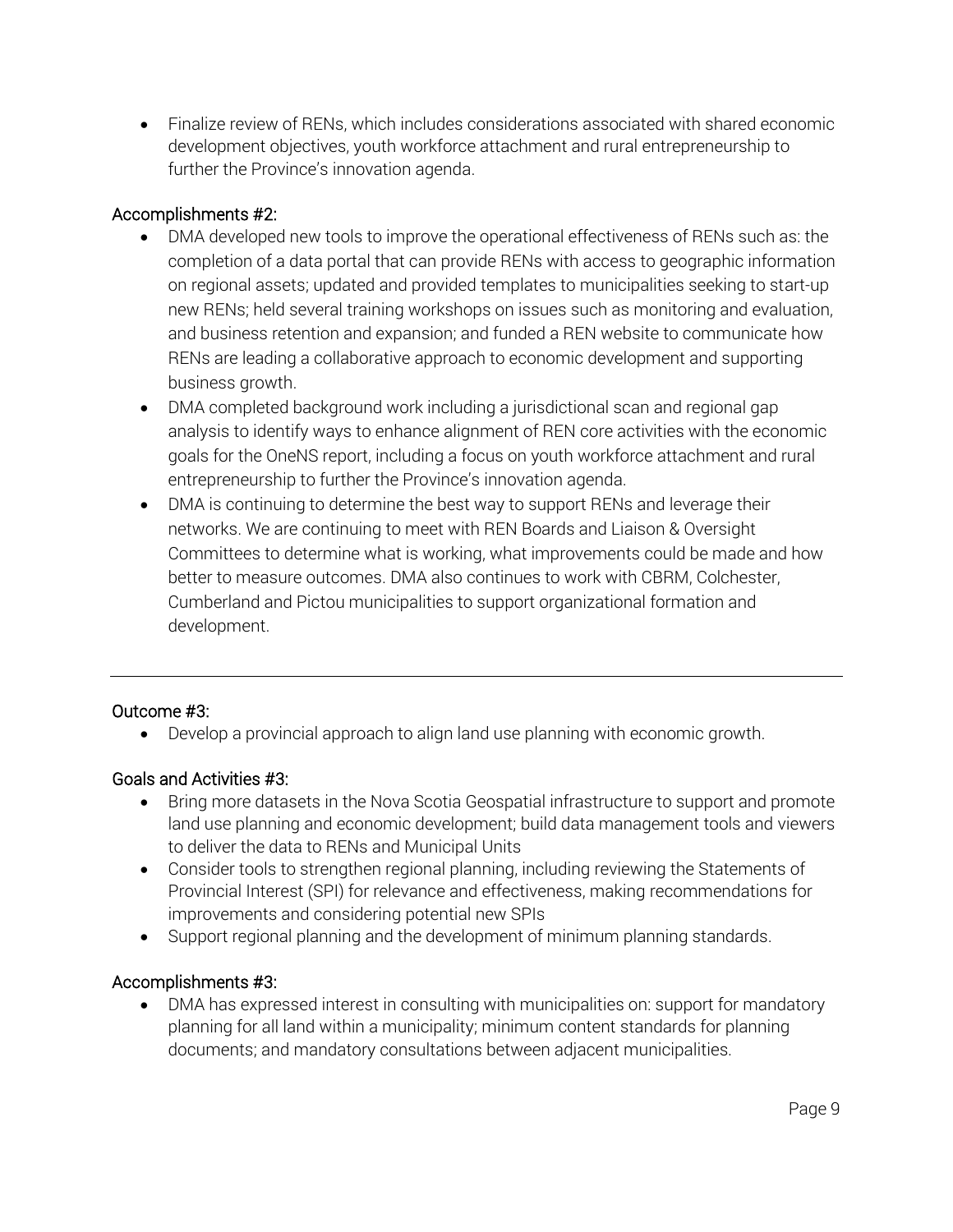- Staff are working on a guide for municipalities on questions they should be asking about economic development as they develop their land use plans.
- The department is developing the web-based *Locus* app that will allow municipal and REN staff to manipulate datasets in the NS Geomatics to support land use and economic development decisions. A process is underway to hire a GIS Specialist to assist with training on the app and to bring more datasets in the Nova Scotia Geospatial Infrastructure.
- DMA has undertaken a policy review of the SPI's and is concentrating on minimum planning requirements as the means to enable universal application of the SPI's across the province. Recommendations for improvements, and considering potential new SPI's will be forthcoming.

# Outcome #4:

• Maximize access to federal funding for municipalities and infrastructure improvements.

# Goals and Activities #4:

- Administer programs and distribute funding for ongoing federal infrastructure programs (i.e. New Building Canada Fund, Clean Water and Wastewater Fund)
- Provide program support and distribute funding under the Federal Gas Tax Fund to municipalities to help build and revitalize local public infrastructure. Projects include public transit, local roads, solid waste, water ad wastewater.
- Administer grant programs that provide operating funding to municipalities (equalization, Farm Land Grant, Fire Protection, Grant in Lieu of Provincial Property Tax, Nova Scotia Power Inc. Grant in Lieu, and HST offset).
- Administer a variety of programs that provide provincial funding to municipalities (i.e. Provincial Capital Assistance Program, Flood Risk Infrastructure Investment Program).

#### Accomplishments #4:

- DMA continued to implement the National Disaster Mitigation Program with the Government of Canada (GoC). The federal program earmarked \$200 million over five years to help communities reduce or mitigate the effect of floods in the future. Ten (10) projects, totaling \$7.5 million, have received approval under this program with additional projects possible.
- New Building Canada Fund Small Communities Fund, is a ten-year program that was announced in 2014. In year four of the program, twenty-one projects have been approved to date with a total estimated cost of \$104.8 million, with a provincial contribution of \$34.2 million (less admin cost). Approved projects include, water and wastewater upgrades, construction of new recreation, and community infrastructure.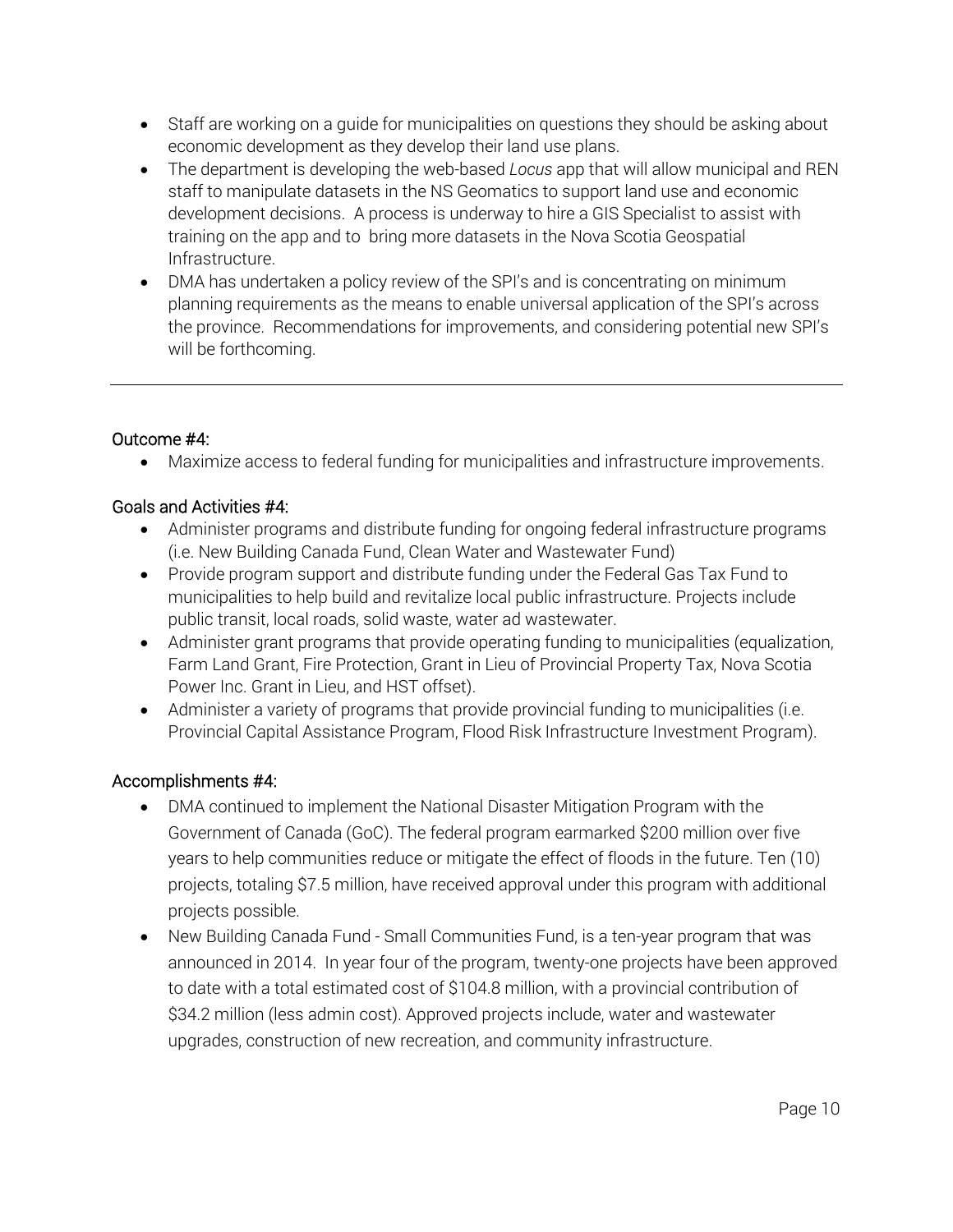- National and Regional Projects component, is a ten-year program, which was approved in 2014. In year four of the program, eleven projects have been approved to date, with total estimated costs of \$170.1 million, with a provincial contribution of \$49.5. Approved projects include local road improvements, water and wastewater upgrades, and recreation and community infrastructure.
- The Federal Gas Tax program became permanent in 2014. In 2017/18, \$55.8 million (less admin cost) was transferred to Nova Scotia's municipalities based on a formula developed by the NSFM. Eligible project categories are very broad and enable municipalities to undertake a wide variety of projects using up to 100% Gas Tax Funds.
- The Provincial Capital Assistance Program approved 11 water and wastewater related projects in 2017/18, totalling \$2.9 million. Approved projects include capital work as well as studies.
- The Flood Risk Infrastructure Investment Program approved four projects in 2017/18, totalling \$242,859.
- The Clean Water and Wastewater Fund, approved in 2016, is a two-year program that was extended to four years. In year two of the program 75 projects have been approved to date, with a total estimated cost of \$172.3 million with a provincial contribution of \$43.4 (less admin cost). Approved projects include water, wastewater and sewer.
- The Public Transit Infrastructure Fund, approved in 2016, is a two-year program that was extended to four years. In year two of the program, 25 projects have been approved to date, with a total estimated cost of \$65.1 million. Approved projects include, buses, ferry and terminal upgrades, and transit related upgrades.
- The administration and monitoring of the Community Transit Grants Program, which provided approximately \$4.78 million in 2017-18.
- Partnered with the Department of Communities, Culture, and Heritage and the Department of Seniors on a Community Transportation Strategy.